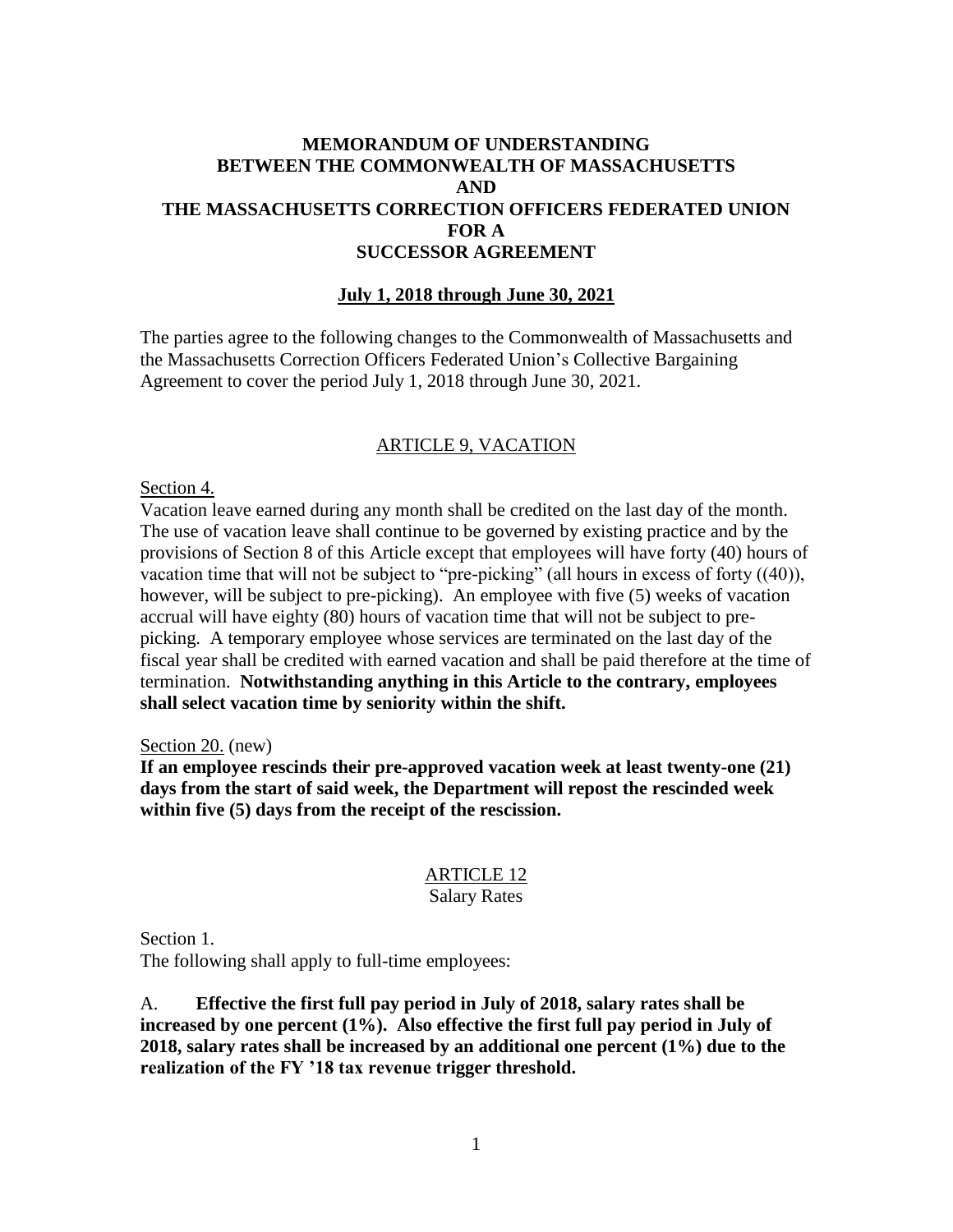B. **Effective the first full pay period in July of 2019, salary rates shall be increased by two percent (2%).** 

## C. **Effective the first full pay period in July of 2020, salary rates shall be increased by two percent (2%).**

#### ARTICLE 23A, GRIEVANCE PROCEDURE

Section 3. *(housekeeping change.)*

The parties will attempt to agree on an Arbitrator on a case-by-case basis. Failing such agreement within ten (10) days of HRD's receipt of the Request for Arbitration, the Union may file said Request for Arbitration with the **Labor Relations Connection** American Arbitration Association under its Voluntary Labor Arbitration Rules.

### ARTICLE 24 Personnel Records and Performance Evaluation

#### **Section 1.C3.**

Notwithstanding the provisions of paragraph C-2 above, an employee may file a grievance challenging any written memorandum which reprimands the employee for prior conduct or omissions and which warns the employee that further transgressions may result in suspension, demotion or discharge. Said memoranda will be found to violate this Agreement only if they are arbitrary, discriminatory or if they contain factual allegations, which are clearly erroneous. Warnings and reprimands shall be grievable to Step III of the grievance procedure. **The parties agree that reprimands that have been placed into the personnel record of an employee which are more than two and onehalf (2 ½) years old from the date of the issuance of the reprimand, provided there has been no subsequent discipline imposed, shall be removed from the personnel record.**

#### **Emergency Personnel**

**Employees who are designated as "Emergency Personnel" and are required to physically report to a work location when non-emergency personnel are directed to stay home, shall be provided with one (1) day of compensatory time (emergency day) each January. Said emergency day must be taken within the calendar year it was granted at a time requested by the employee and approved by the Appointing Authority. Any emergency leave not taken by the last Saturday prior to the first full pay period in January will be forfeited by the employee.**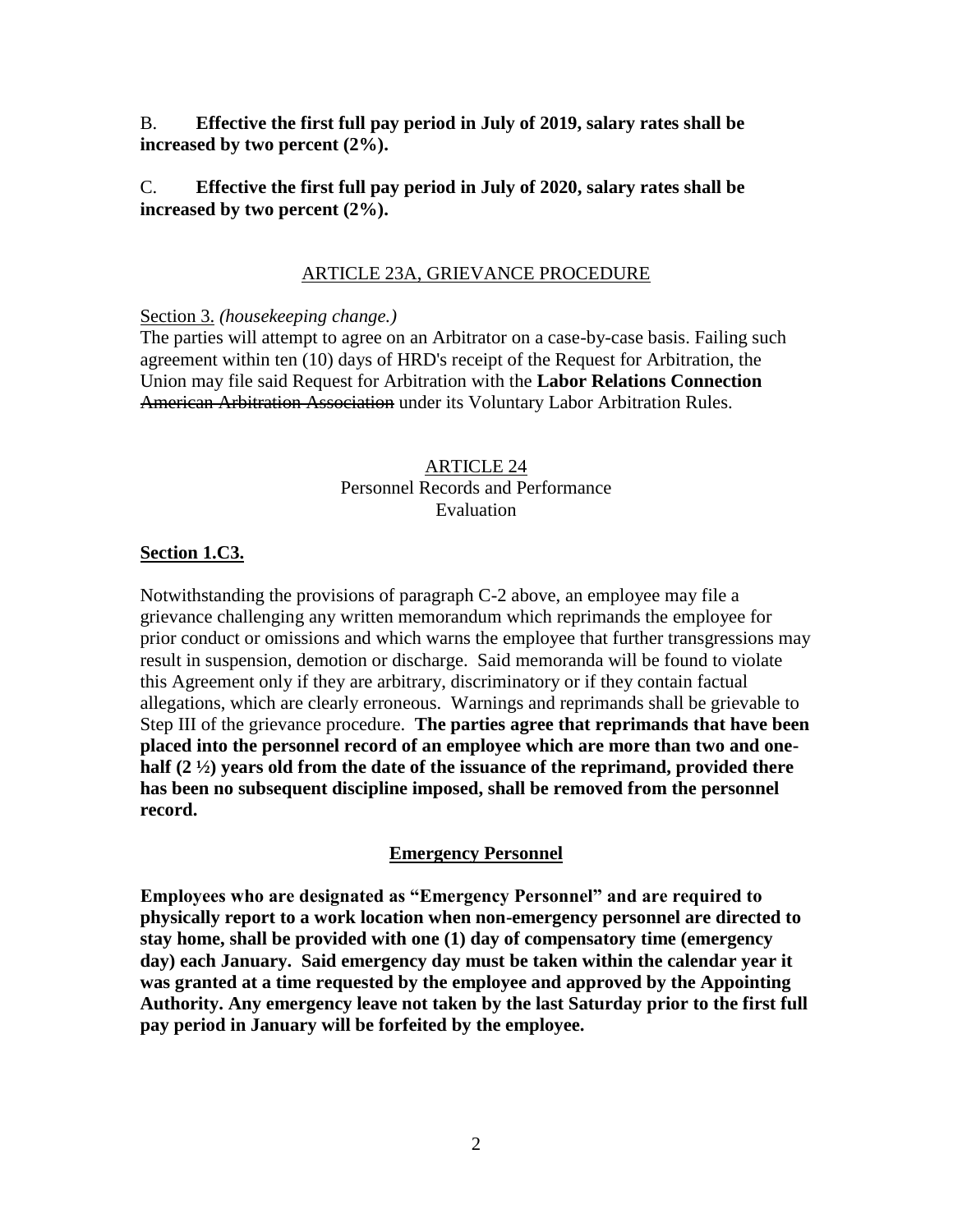## **MEMORANDUM OF AGREEMENT BETWEEN THE COMMONWEALTH OF MASSACHUSETTS AND THE MASSACHUSETTS CORRECTION OFFICERS FEDERATED UNION**

#### **Uniforms and Appearance**

This Memorandum of Understanding is entered into by the Commonwealth of Massachusetts ("Commonwealth") and the Massachusetts Correction Officers Federated Union ("MCOFU"). The purpose of the Memorandum of Understanding is to clarify certain understandings reached during collective bargaining negotiations regarding uniforms and appearance. The parties understand and agree to the following:

1. Officers shall maintain a neat, well-groomed appearance. **"Neat" and "wellgroomed" shall mean personal appearance that is consistent with generally accepted standards of the uniformed Law Enforcement Community.**

2. Officers shall not wear jewelry, pins, necklaces, or bracelets of any kind with the uniform. Exceptions, if conservative, include the following: ring(s); a wristwatch; a union pin; a Medic Alert bracelet; and necklace(s) or religious medallions worn discreetly beneath the shirt. No facial jewelry of any type shall be worn.

3. Cosmetics, if worn, shall be conservative, subdued and blended to match the natural skin color. No false eyelashes or unnaturally colored contact lenses shall be worn.

4. Hair shall be clean, neat, and well groomed. Hair shall not interfere with the wearing of any standard headgear, or be dyed or tinted an exaggerated or unnatural color. Wigs or hairpieces may be worn if they conform to the above standards.

**5. If a beard or mustache is worn, it shall be well groomed and neatly trimmed at all times in order not to present a ragged appearance. Full and partial beards are authorized, but patchy, spotty clumps of facial hair are not considered beards and as such are not permitted. The bulk of the beard (distance that the mass of facial hair protrudes from the skin of the face) shall not exceed one-half of an inch. The length of individual facial hair shall be limited to three-quarters of an inch.**

The provisions of this Memorandum of Understanding shall be coterminous with the duration of this collective bargaining agreement as provided in Article 34.

Signed this \_\_\_\_ day of \_\_\_\_\_\_\_\_\_\_\_\_, 201**9**